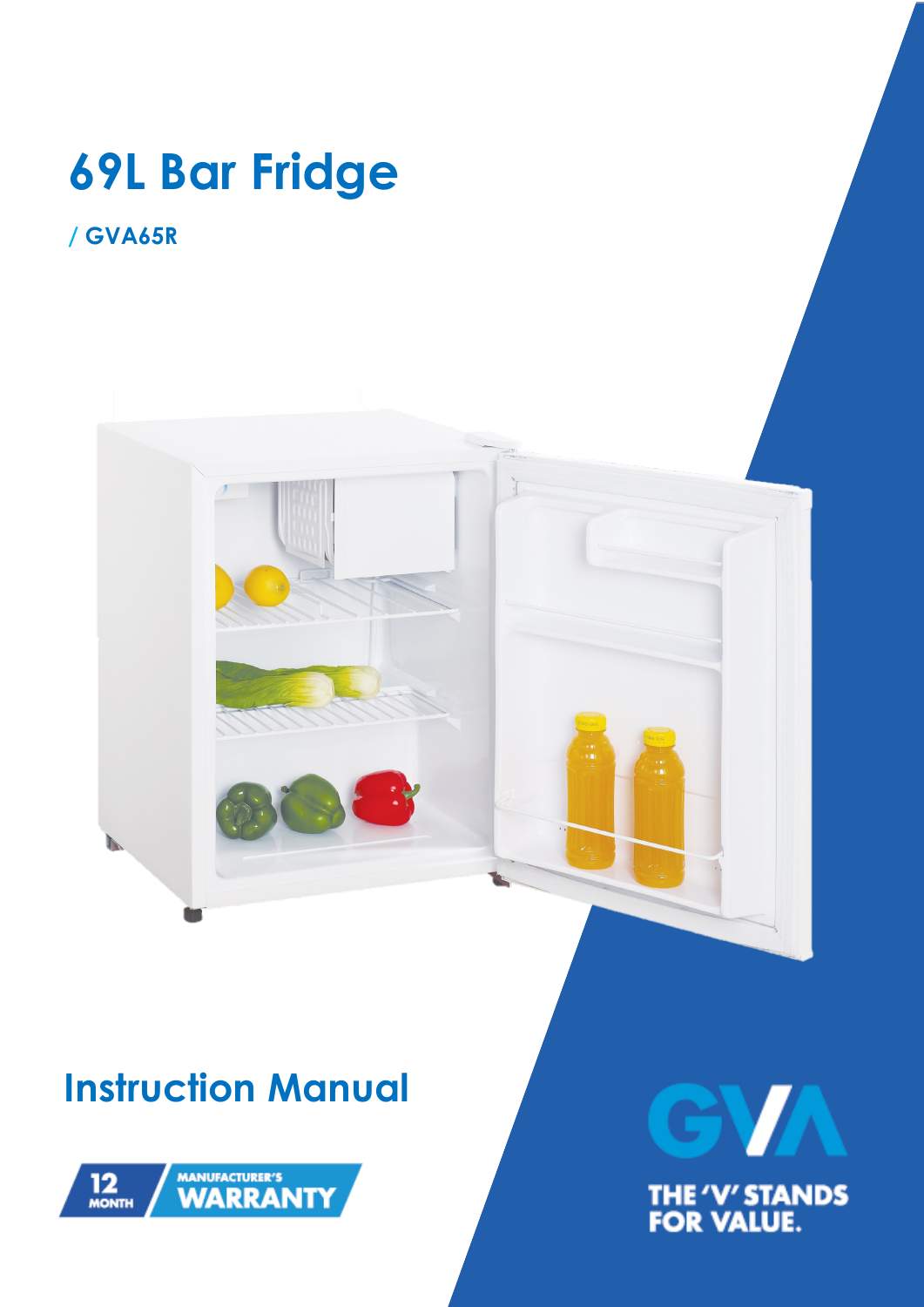### **Important Safety Instructions**

Read this manual thoroughly before first use, even if you are familiar with this type of product. We have provided many important safety statements in this manual concerning the use of this appliance.

Always read and observe all safety statements. They reduce the risk of fire, electric shock and injury when correctly adhered to.

Keep the manual in a safe place for future reference, along with the completed warranty card, purchase receipt and carton.

If applicable, pass these instructions on to the next owner of the appliance.



Pay particular attention to safety messages that follow this safety alert symbol or the words DANGER, WARNING or CAUTION. These words are used to alert you to a potential hazard that can seriously injure you and others.

The instructions will tell you how to reduce the chance of injury and let you know what can happen if the instructions are not followed.

- DANGER means that failure to read this safety statement may result in severe personal injury.
- WARNING means that failure to read this safety statement may result in extensive product damage or serious personal injury.
- CAUTION means that failure to read this safety statement may result in minor or moderate personal injury, property or equipment damage.



CAUTION: Flammable Gas

This symbol alerts you to take care as the appliance contains a flammable refrigerant. Do not expose to high heat, sparks and open flames.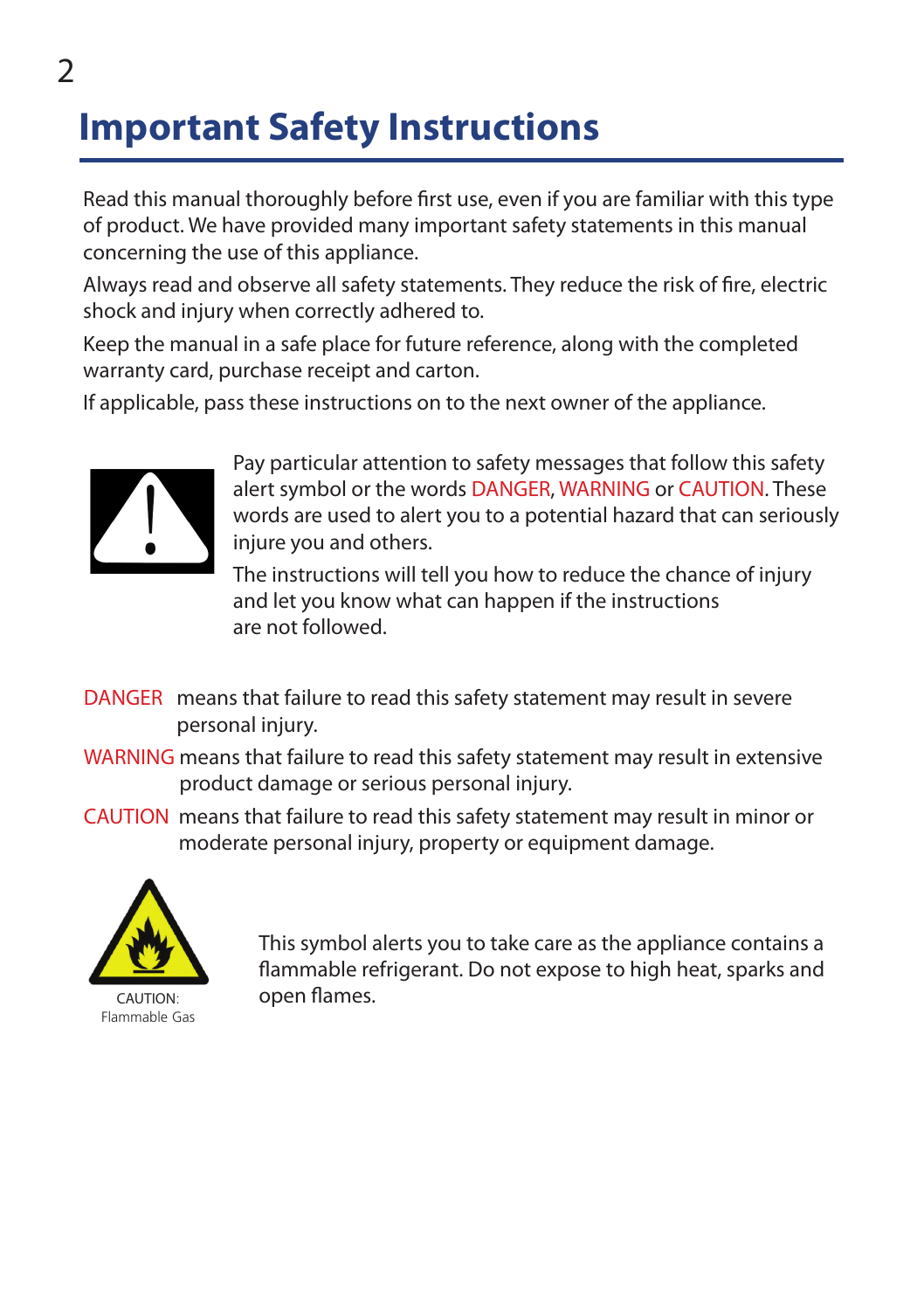### **Important Safety Instructions**

# A WARNING A

Installation

- Heavy: This appliance is heavy, take care when moving it. To avoid back or other injury, consider a two person lift or mechanical aid when installing it.
- • Moisture: Install the appliance in an indoor area protected from wind, rain, water spray or drips.
- Heat: Do not install it next to an oven, grill or other source of high heat.
- • Ventilation: To ensure proper ventilation for your appliance, the front of the unit must be completely unobstructed. Keep any ventilation openings clear of obstructions. Choose a well ventilated area with temperatures above 16˚C and below 32˚C.
- Refrigerant circuit: Do not damage the refrigerant circuit.
- • Level: Install the appliance level in order to ensure it works properly.
- • Pipes: Make certain that the pipes are not pinched, kinked or damaged during installations. Check for leaks after connection.

#### Electrical safety

- • Voltage: Make sure your outlet voltage and circuit frequency correspond to the voltage stated on the appliance rating label. Plug the bar fridge into a 220-240V, 50Hz, 3-prong, power outlet with a 15A fuse at the mains. The outlet must be properly earthed to the ground.
- Separate circuit: Do not use an adaptor: do not use an extension cord. We recommend you connect the appliance to a separate circuit serving only this appliance. This provides the best performance and also prevents overloading the house wiring circuits that could cause a fire hazard from overheating. Use a power point that cannot easily be turned off accidentally.
- Power cord: Do not kink or damage the power cord; do not leave it exposed or dangling. Secure it at the back so no one steps on or places anything on the cord or against it. Never unplug the unit by pulling the power cord. Always grip the plug firmly and pull straight out from the power point.
- Damaged cord: Do not use a cord that shows cracks or abrasion damage along its length or at either end. If the power cord is damaged, it must be replaced by the manufacturer or its service agent. Contact the after sales support line to have it replaced.
- • Electrical work: If the installation of this appliance requires any electrical work, make sure it is carried out by a qualified electrician.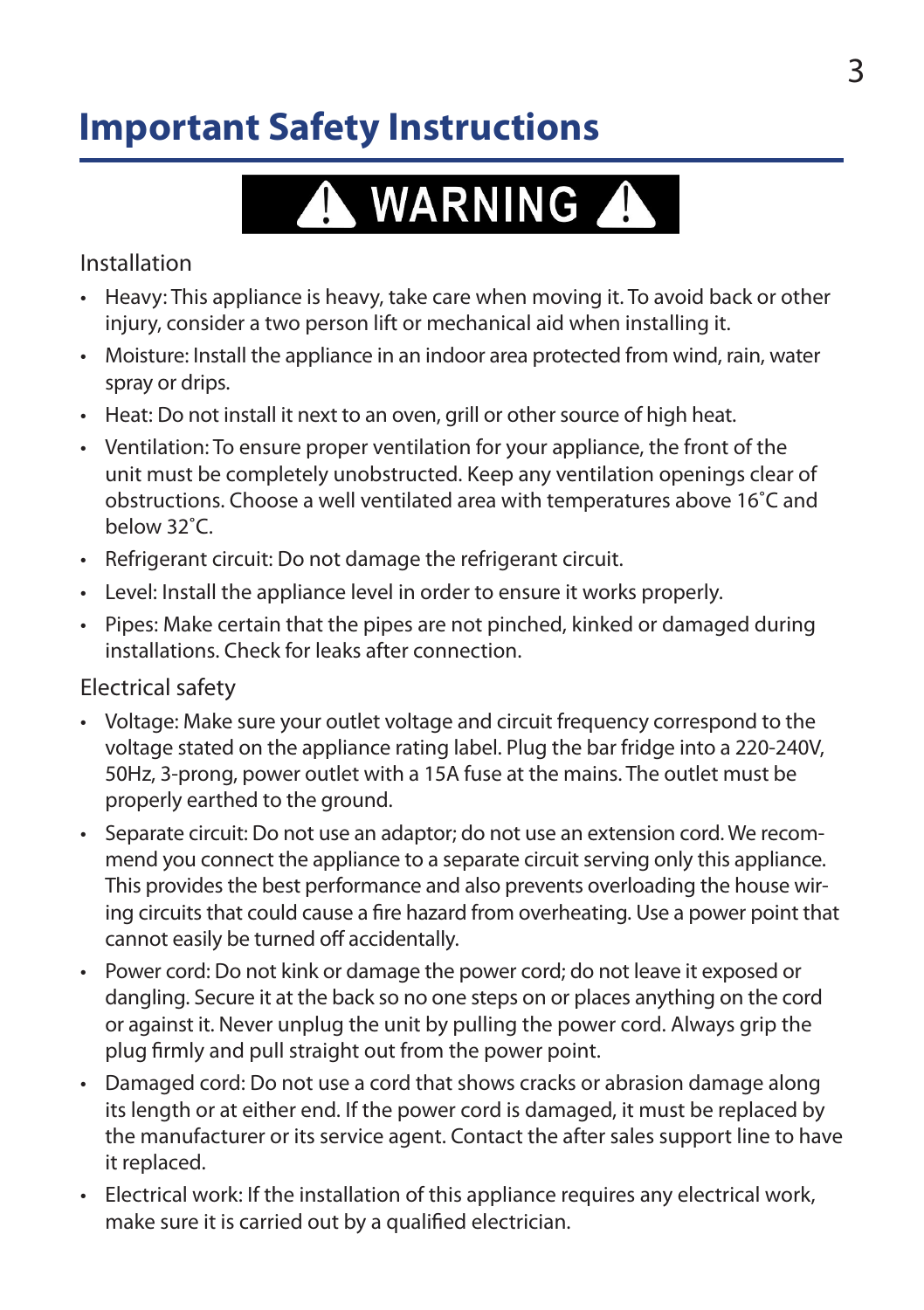### **Important Safety Instructions**



Usage conditions and restrictions

- Indoor domestic use only: This appliance is intended for indoor household use only. It is not suitable for commercial, industrial or outdoor use.
- • Intended purpose: Do not use this appliance for anything other than its intended purpose, and only use it as described in this manual. Do not attempt to alter or modify this appliance in any way.
- Electrical type appliances: Do not use any electrical type appliances inside the food storage compartments of the appliance, unless they are specifically recommended in this manual.
- • Usage restrictions: The appliance is not intended for use by persons (including children) with reduced physical, sensory or mental capabilities, or lack of experience and knowledge, unless they have been given supervision or instruction concerning use of the appliance by a person responsible for their safety.
- • Children: Supervise children to ensure they do not play with the appliance. Never allow children crawl inside the appliance.

Cleaning and maintenance

- Disconnect: Unplug the appliance or disconnect power before cleaning or servicing. Failure to do so can result in electrical shock, injury or death. Do not connect or disconnect the electric plug when your hands are wet.
- • Flames: Never clean this appliance with flammable fluids.
- • Flammable substances: Do not store or use petrol or other flammable vapors or liquids in the vicinity of this or any other appliance. The fumes can create a fire hazard or explosion.
- • Solvents: Do not use solvent based cleaning agents or abrasives on the interior. These cleaners may damage or discolour the interior.
- • Defrosting aids: Do not use mechanical devices or other means to accelerate the defrosting process. Never use a sharp or metal instrument to remove frost as it may damage the cooling system and will void the warranty. We recommend using a plastic scraper.
- Service: Do not attempt to repair or replace any part of the appliance unless it is specifically recommended in this manual. Refer all other servicing to a qualified technician, or contact our after sales support line for advice on repair or replacement.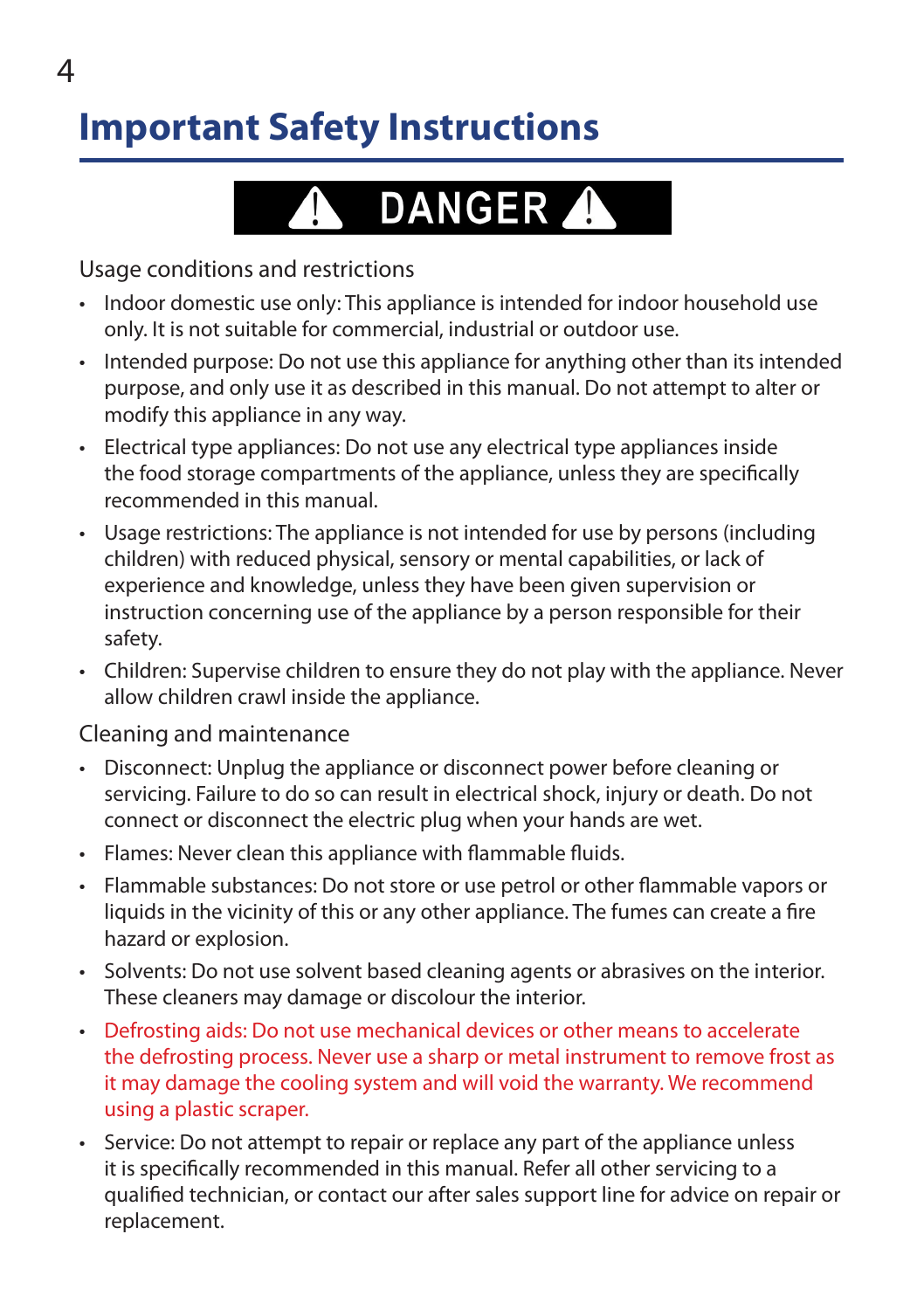### **Before First Use**

- Unpack the appliance but keep all packaging materials until you have made sure your new appliance is undamaged and in good working order.
- Plastic wrapping can be a suffocation hazard for babies and young children, so ensure all packaging materials are out of their reach.
- Check to ensure you have all the parts listed, plus an instruction manual, a warranty stickers and a warranty certificate.
- Read this manual to familiarise yourself with all the parts. Pay particular attention to the safety instructions on the previous pages.
- • Unwind the cord to its full length and inspect it for damage. Do not use the appliance if the appliance or its cord have been damaged. In such a case, contact our after sales support line for advice.
- • Make sure the appliance is disconnected from the power supply before cleaning the interior surfaces with lukewarm water using a soft cloth to remove any dust from transit and storage. Dry the appliance thoroughly.
- • Your appliance has the capability of the door opening from the right or left side. If your setup requires reversal of the door swing, follow the instructions on pages 10 to 11.
- Your new appliance is now ready for installation see page 7 for installation instructions.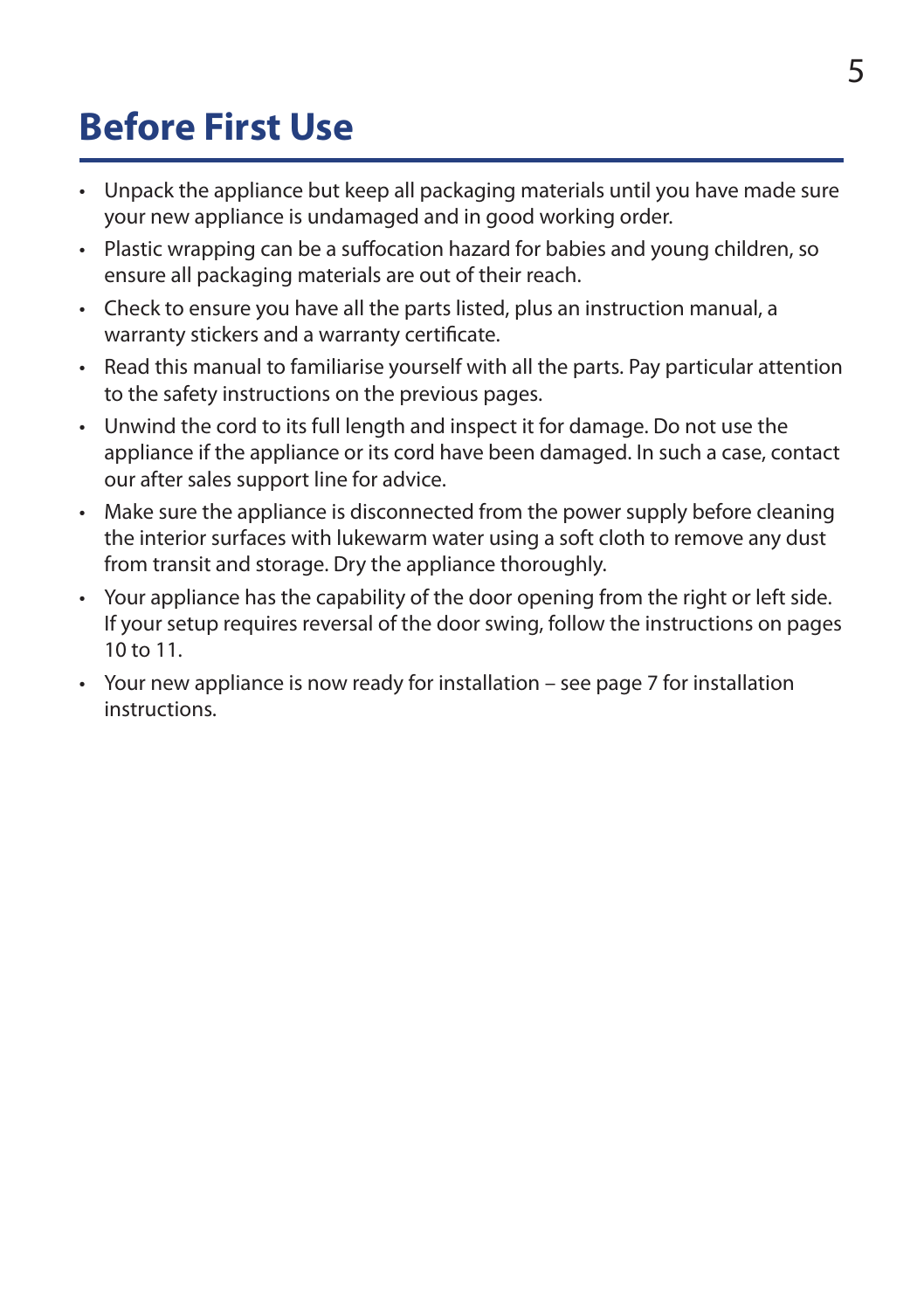### **Parts**



- Ice Tray
- Temperature Control
- Door Shelves
- Magnetic Door Seal
- Freezer Compartment
- Drip Tray
- Wire Shelves
- Storage Space

**NOTE:** Because of regular production improvements, the unit you purchased may differ slightly from the above image.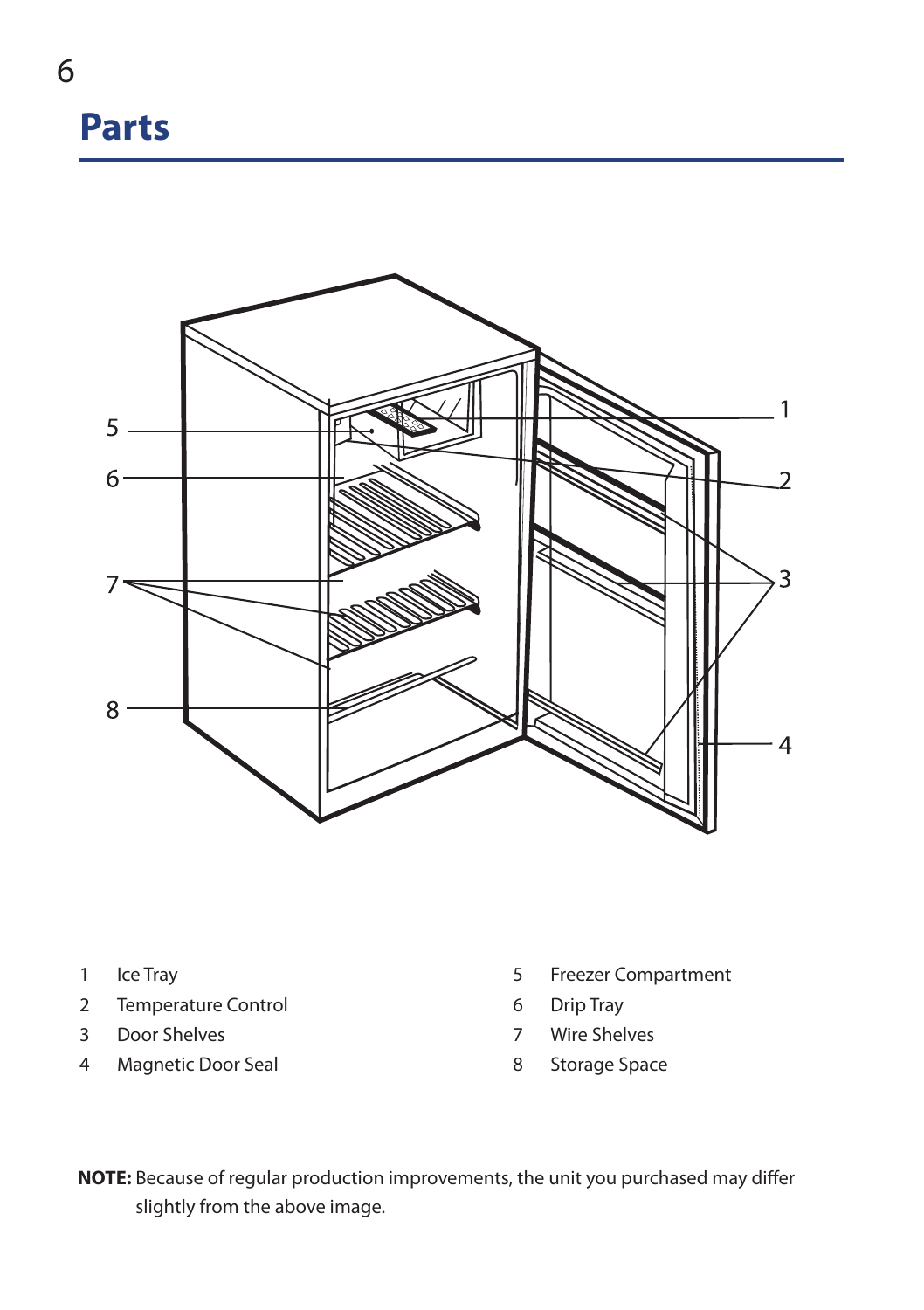#### **installation installation 1 How to Install**

#### **How to install the nearest \*\* service center. Do not try to service yourself. Install refrigerator in a**

Install refrigerator in a convenient location away from extreme heat and cold. **and out of the direct sunlight.**

**3**

Allow sufficient clearance between the refrigerator and side wall so the door can open fully and to minimize noise. This  $\begin{bmatrix} 5 \text{ cm} \end{bmatrix}$ refrigerator is not designed for a recessed installation.  $\begin{bmatrix} \begin{bmatrix} \begin{bmatrix} \end{bmatrix} & \begin{bmatrix} \vdots & \end{bmatrix} & \begin{bmatrix} \end{bmatrix} \end{bmatrix} \end{bmatrix}$ 

### **Leveling 2 Leveling 1 How to Install**

Level the refrigerator so that it rests solidly on the floor without **refluing Rightang rocking. convenient** is a contract of the contract of the contract of the contract of the contract of the contract of the contract of the contract of the contract of the contract of the contract of the contract of the contract of



**Keep away from heat or direct sun**



#### **Keep away from heat or direct sun light**

Place your refrigerator away from any heat<br>source and out of the direct sunlight. source and out of the direct sunlight. High surrounding temperature will lower cooling efficiency and increase your electricity bill.

#### **Keep away from water and moisture**

Place the refrigerator in an area with low moisture. Splashing water or a high moisture area may cause a short circuit or rusting.



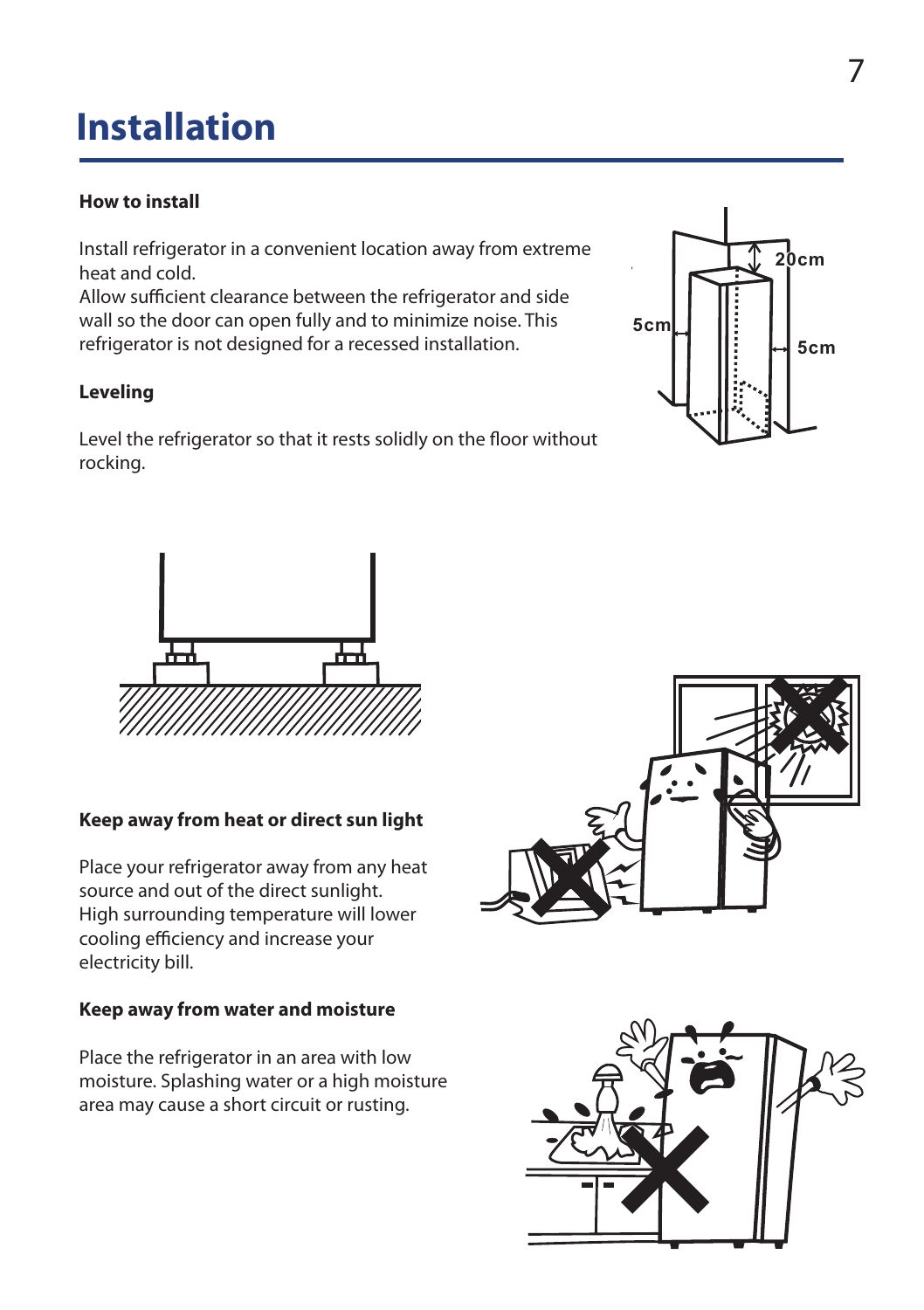#### **Operation** the thermostat dial. Turning towards "Coldest"

#### **Before Use** mean greater cooling power, turning towards power, turning towards towards towards towards towards towards towards towards towards towards towards towards towards towards towards towards towards towards towards towards tow

- 1. Wipe the inside of the refrigerator to ensure it is completely clean.<br>2. All total the dial free began
- 2. Allow to stand for 2 hours.
- 3. Plug the power cord into an outlet.
- 4. There may be a smell of plastic when you initially open the door. This is not unusual.
- 5. Set the temperature control dial to"Coldest"and run for 2-3 hours before placing any food in the refrigerator. Only place food in when the refrigerator has cooled sufficiently.

#### **Temperature Control**

You can control the inside temperature by turning the thermostat dial. Turning towards "Coldest" mean greater cooling power, turning towards "OFF" mean less cooling power. To make ice cubes in the freezer compartment, set the dial to "Coldest". The dial does not have to be set exactly at the end,but can be any place in between.



#### **How to make ice cubes**

- 1. Fill tray 3/4 full with water to allow expansion during freezing.
- 2. Place the ice tray in the freezer.

#### **How to take the ice cubes out**

When the ice is made , grasp each end of the ice tray and twist it gently.

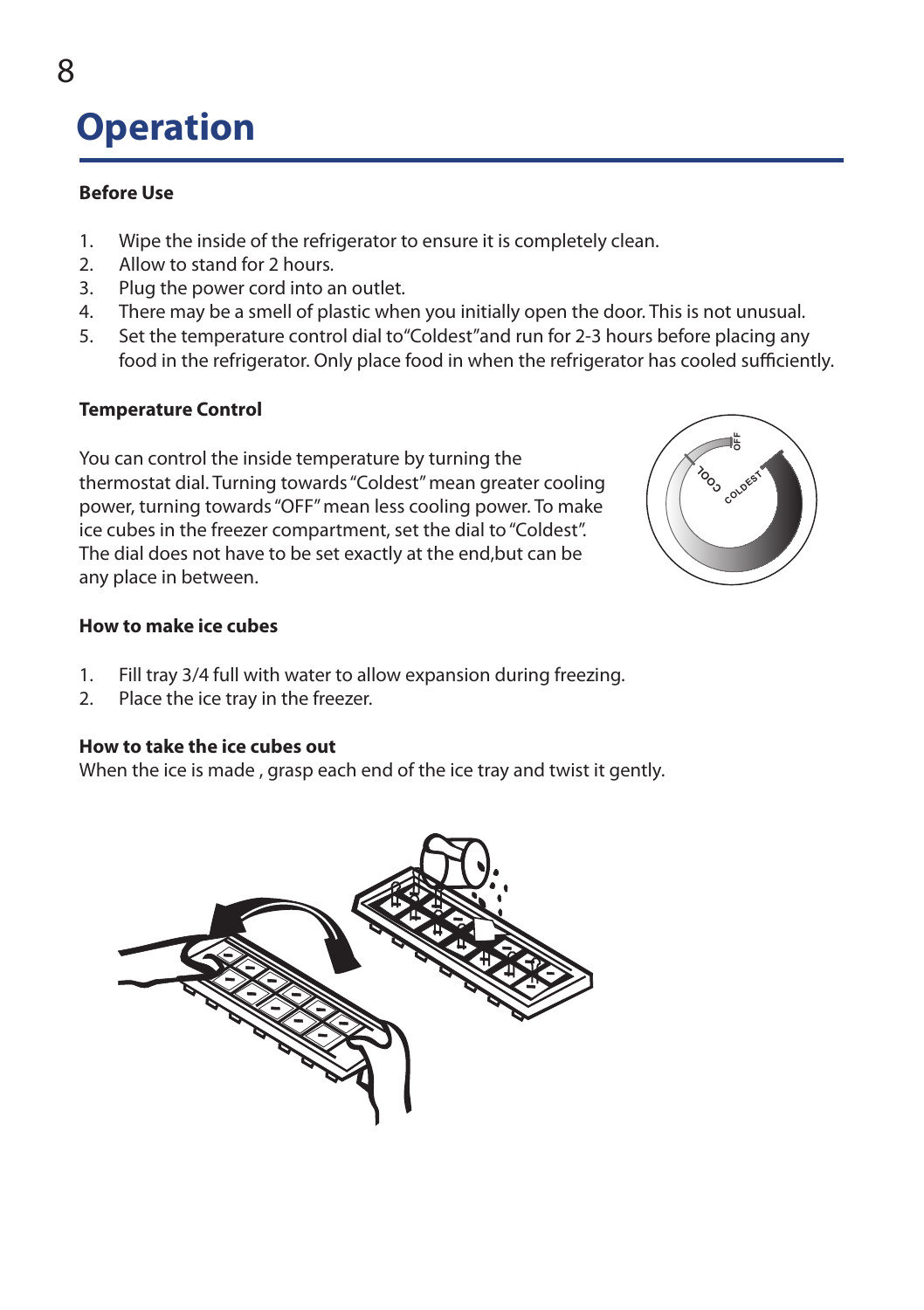### **Maintenance**

Please clean your refrigerator regularly to keep food fresh and safe.

#### **How to defrost**

To maintain the most efficient operation of the refrigerator with the minimum electrical energy consumption,defrost the freezer compartment when the frost is about 5 mm (1/4 inch)thick.

Set the temperature control to off. Drain pan must be placed directly beneath the freezer to contain melting water. Keep the door open to speed up defrosting. Empty water from the drain pan as required.

#### **How to store food properly**

- 1. Allow warm food to cool before storing in the refrigerator to prevent the effect of odor on other foods.
- 2. Maintain space between food to allow cold air to circulate sufficiently inside the refrigerator.
- 3. Do not refreeze food once defrosted completely.
- 4. For longer periods of storage,a label with the food name and date of purchase can be useful.
- 5. Do not store food for longer than the recommended time.

#### **Recommended period of refrigeration**

For the best taste please refer to the following recommended refrigeration period table.

| <b>Beef</b>  | 2-3 days |
|--------------|----------|
| Pork         | 3-4 days |
| Poultry      | 1-2 days |
| Fish         | 2-3 days |
| Ham, Sausage | 3-4 days |
| Bean curd    | 1 day    |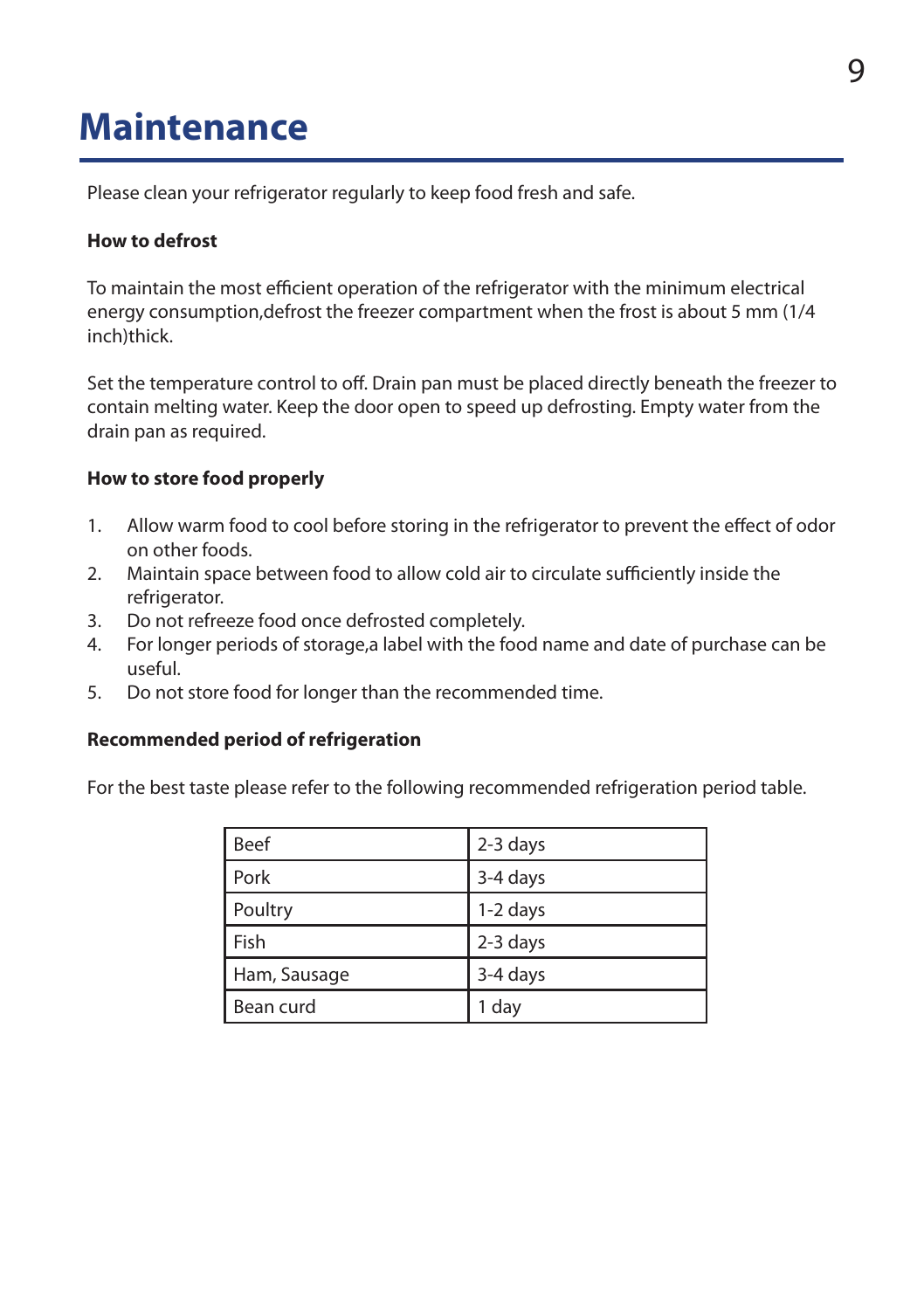# **Changing the Reversible Door**

10

**CAUTION:** To avoid personal injury to yourself and/or property, we recommend someone assist you during the door reversal process.



1. Screw 2. Door hinge cover 3. Screw 4. Door hinge pin 5. Plug 6. Plug 7. Bottom hinge 8. Bottom hinge pin 9. Screw 10. Adjustable Door

Your refrigerator is built with a reversible door. You have the choice of either opening it from the left or the right side. In order to reserve the opening direction of your door, please follow these simple instructions:

- 1. Remove the hinge cover on the right top of the cabinet.
- cabinet.<br>2. Remove the two screws (using a ratchet tool with a 7/16" socket) that hold the top hinge to the cabinet. Keep these screws for later use.
	- 3. Lift the top hinge straight up to free the pin from the socket on the top of the door. the socket on the top of the door.
- 4. Lift the door and place it on a padded surface to prevent scratching it. prevent scratching it.

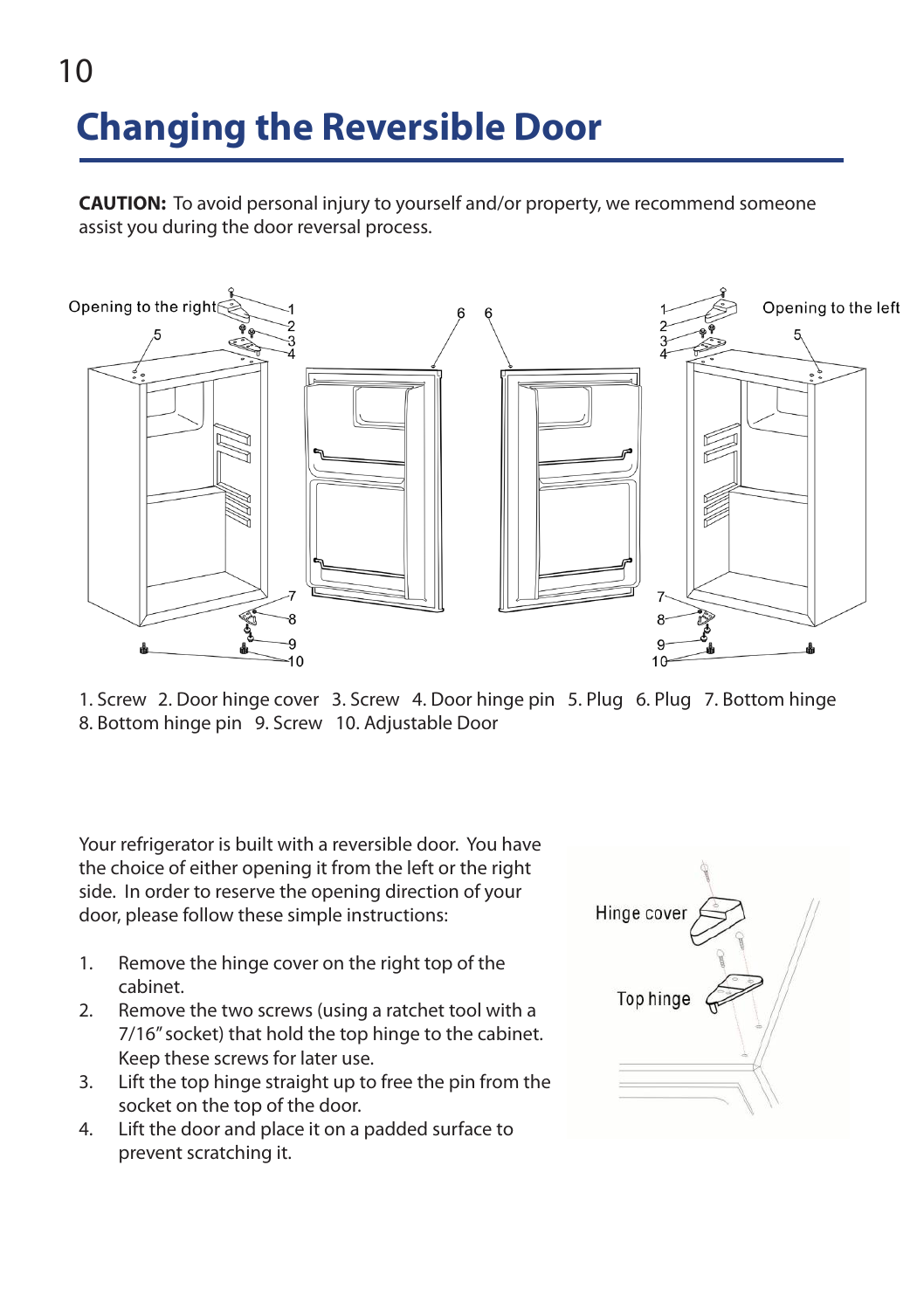### **Changing the Reversible Door**

- 5. Remove the plug buttons from the upper left holes as illustrated and transfer them to the uncovered holes at the right side. Be sure to press the plug buttons firmly into the holes.  $t_{\rm max}$  screws and washer for later use.
- 6. Lay the cabinet on its side down on the floor. Remove the three screws that hold the bottom hinge to the cabinet using a 7/16" socket. Keep these screws and washer for later use. press the plug buttons firmly into the holes. 6. Lay the cabinet on its side down on the floor. two screws previously removed in step 6.
- 7. Insert the bottom hinge at the left side using the two screws previously removed in step 6. NOTE: Do not NOTE: Do not tighten screws. to the premease, removed in step of the range that is the function of the bottom sure the bottom sure the bottom of the bottom sure the bottom sure that is a second the bottom sure that is a second the bottom sure that is
- 8. Stand the cabinet. socket enters the bottom hinge pin. Be sure

these screws and washer for later use.

- 9. Replace the door making sure the bottom socket enters the bottom hinge pin. Be sure washer is in place.  $\frac{1}{2}$ . Insert the minge part session here. It is pleased
- 10. While holding the door in the closed position, secure the top hinge at the left side using the two screws previously rep misse at the text state asing the tho serems previous conoced at the beginning in step 2. Do not agriculated with the top of the door is leveled with the top cabinet. easiner. extending the door making sure the door making sure the bottom  $\mathcal{R}$ in step 2. Do not time 2. Do not time the screws until the top 2. Do not the top 3. Do not the top 3. Do not t
	- 11. Replace the hinge cover.  $11$  Doplace the bings caver.
- 12. Replace plugs.

Tools Required:

- oors negared.<br>- 7/16" socket-ratchet.
	- Putty knife or thin-blade screwdriver.







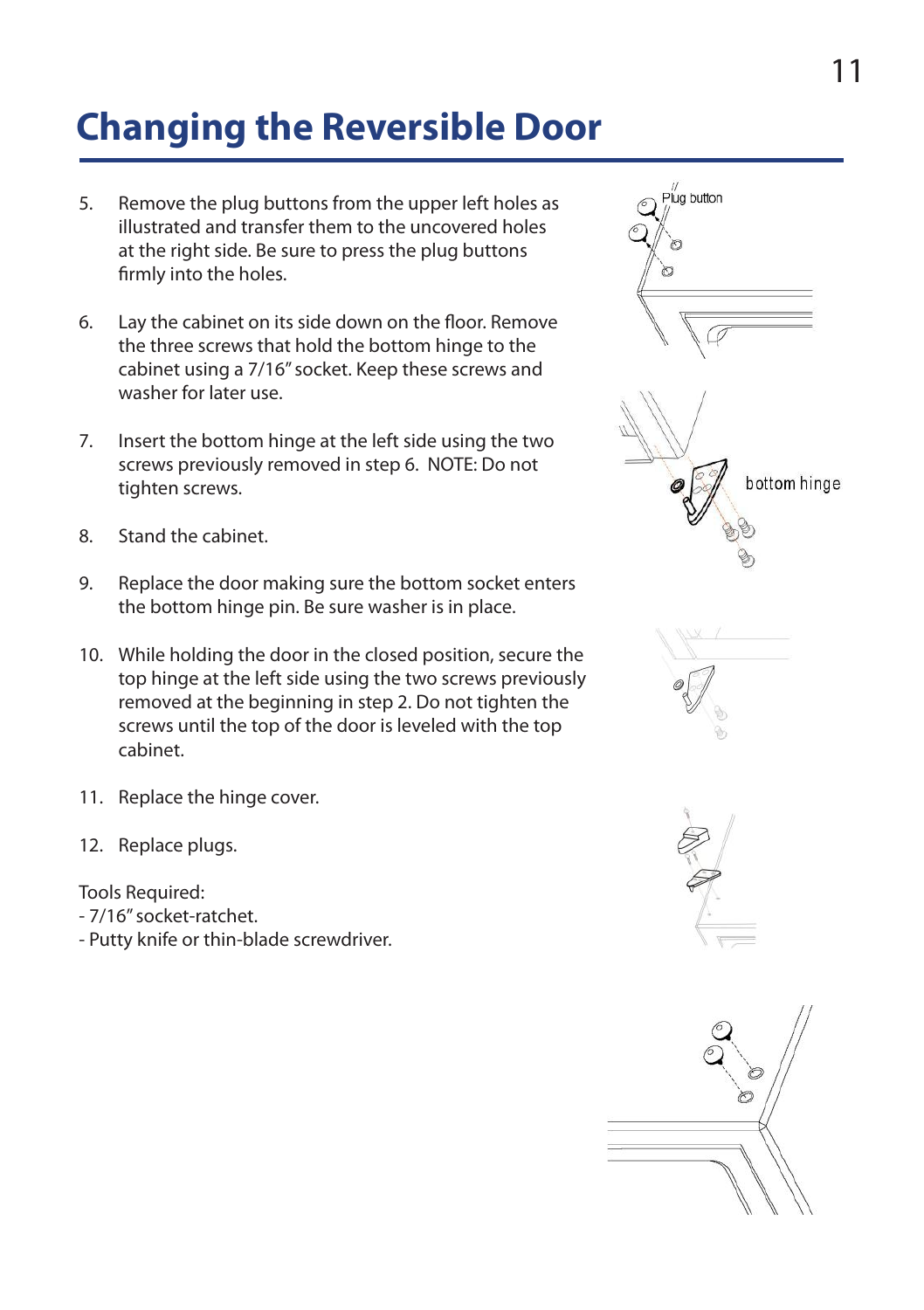### 12 **Cleaning Instructions**

Disconnect the power supply before cleaning the appliance.

#### **Cleaners**

Never use harsh, abrasive cleaners, heavy-duty cleaners, or solvents on any surface. Do not use coarse or aggressive cleaning agents as you may damage the surface. Clean the exterior with cloth.

#### **Exterior**

Wipe with damp, sudsy cloth, rinse and dry. For stubborn stains and for periodic waxing, use silicon wax.

#### **Freezer compartment**

First defrost the freezer. Do not scrape with any sharp tools. After defrosting is complete,wash with warm,sudsy water

#### **Refrigerator section**

Wash shelves, drawers and other removable parts with warm sudsy water,rinse and dry. Wash interior with backing soda (3 tablespoons to one litre of water) or warm sudsy water.

#### **Magnetic door seals**

Wash with warm sudsy water.

#### **The finishing touch**

Replace all parts and reset the temperature control knob to the desired temperature.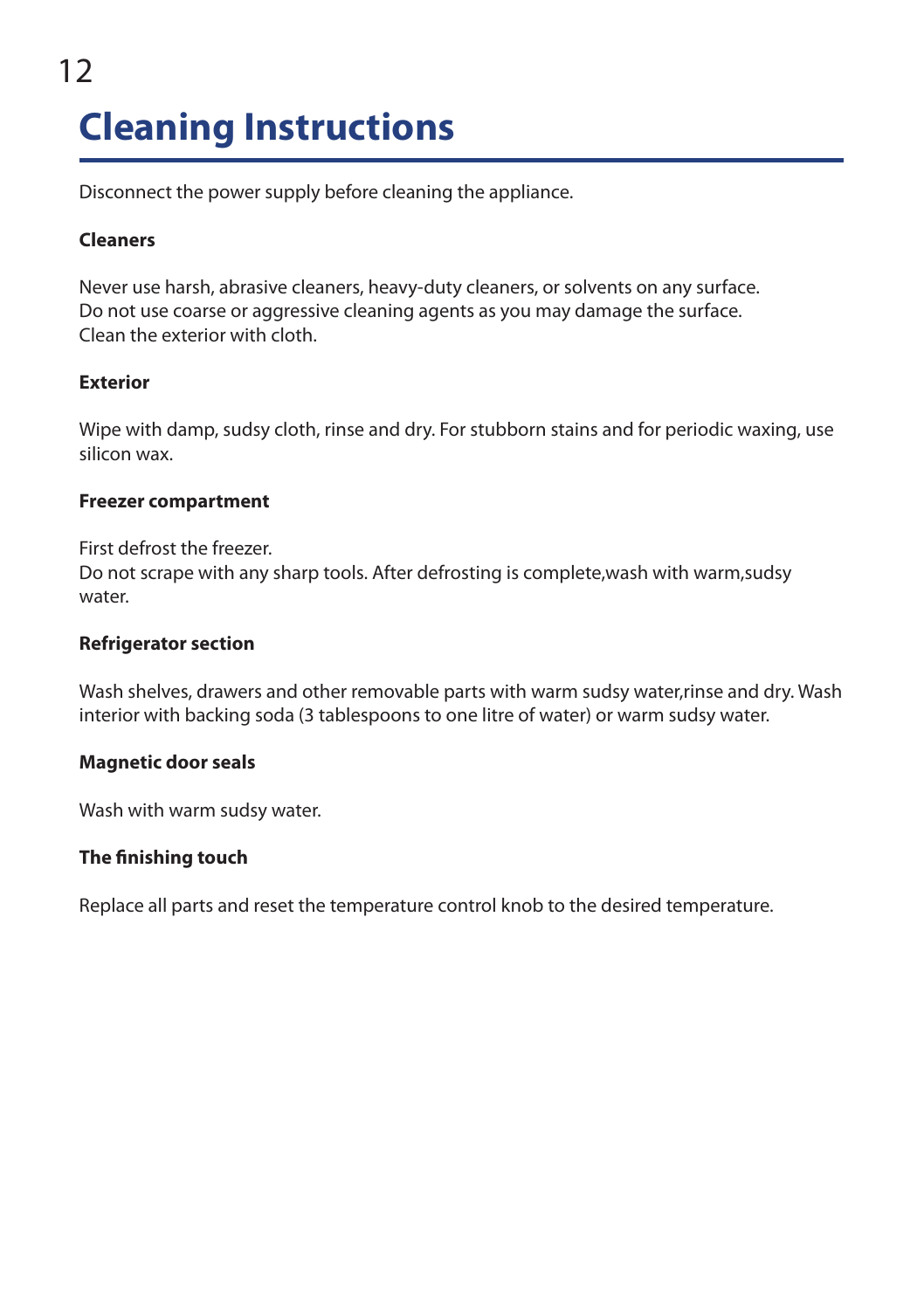### **Troubleshooting**

#### **Power failure**

If you know when the power will go out set the temperature control knobs at higher cooling position 1-2 hour ahead.

Do not open doors frequently during the power failure.

Even with the unexpected power failure if you do not open the doors your refrigerator will keep proper temperature for about 2-3 hours in refrigerator section and 1-2 hours in freezer section.

#### **Relocation of refrigerator**

- 1. Disconnect the power cord.
- 2. Remove water from the drain pan.
- 3. Take food out of the refrigerator compartment.
- 4. Fasten the doors with tape while moving to prevent them from opening.
- 5. For safety, use 2 people to carry the refrigerator.

#### **When not using refrigerator for a long time**

- 1. Disconnect the power cord and clean the inside of the refrigerator.
- 2. Leave the doors open for 2-3 days to dry the inside of the refrigerator completely.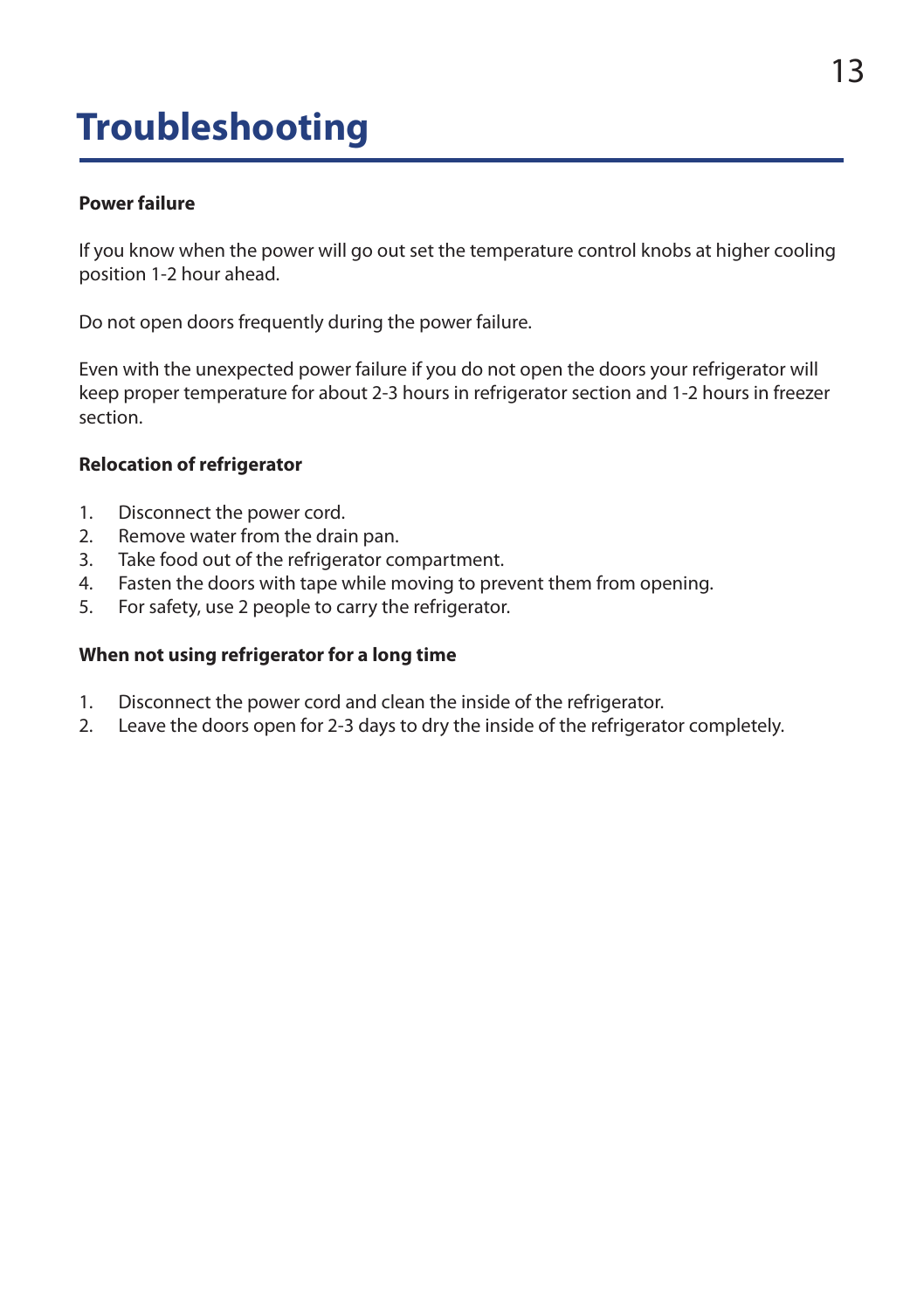## **Troubleshooting**

Before you call for service please check the table below. Your problem could be easily corrected. If you still need service please contact the store where you purchased or the nearest service center.

| When                         | Check If                                                                                                                                                                                                                                                                |
|------------------------------|-------------------------------------------------------------------------------------------------------------------------------------------------------------------------------------------------------------------------------------------------------------------------|
| Not cooling                  | Check If power supply cord is unplugged.<br>Check If it is a power failure.<br>Check the circuit breaker.                                                                                                                                                               |
| Not enough cooling           | Check If temperature control knob is in the proper position.<br>Check If there is heat source nearby or direct sunlight.<br>Check If warm food was put in the refrigerator or the door<br>was opened too often.<br>Check If there is too much food in the refrigerator. |
| <b>Noise</b>                 | Check If t he floor is level.<br>Check If too close to the wall.                                                                                                                                                                                                        |
| Sweat on refrigerator        | During very humid weather, such as rainy season, there may<br>be sweat on a refrigerator cabinet. It is comparable to<br>the sweat on a glass of ice water. This is not a functional<br>problem with the refrigerator. Wipe it off with a dry towel.                    |
| Sweat inside of refrigerator | Check If the door was opened too often or if the door was<br>left open.<br>Check If you put warm food in the refrigerator.                                                                                                                                              |